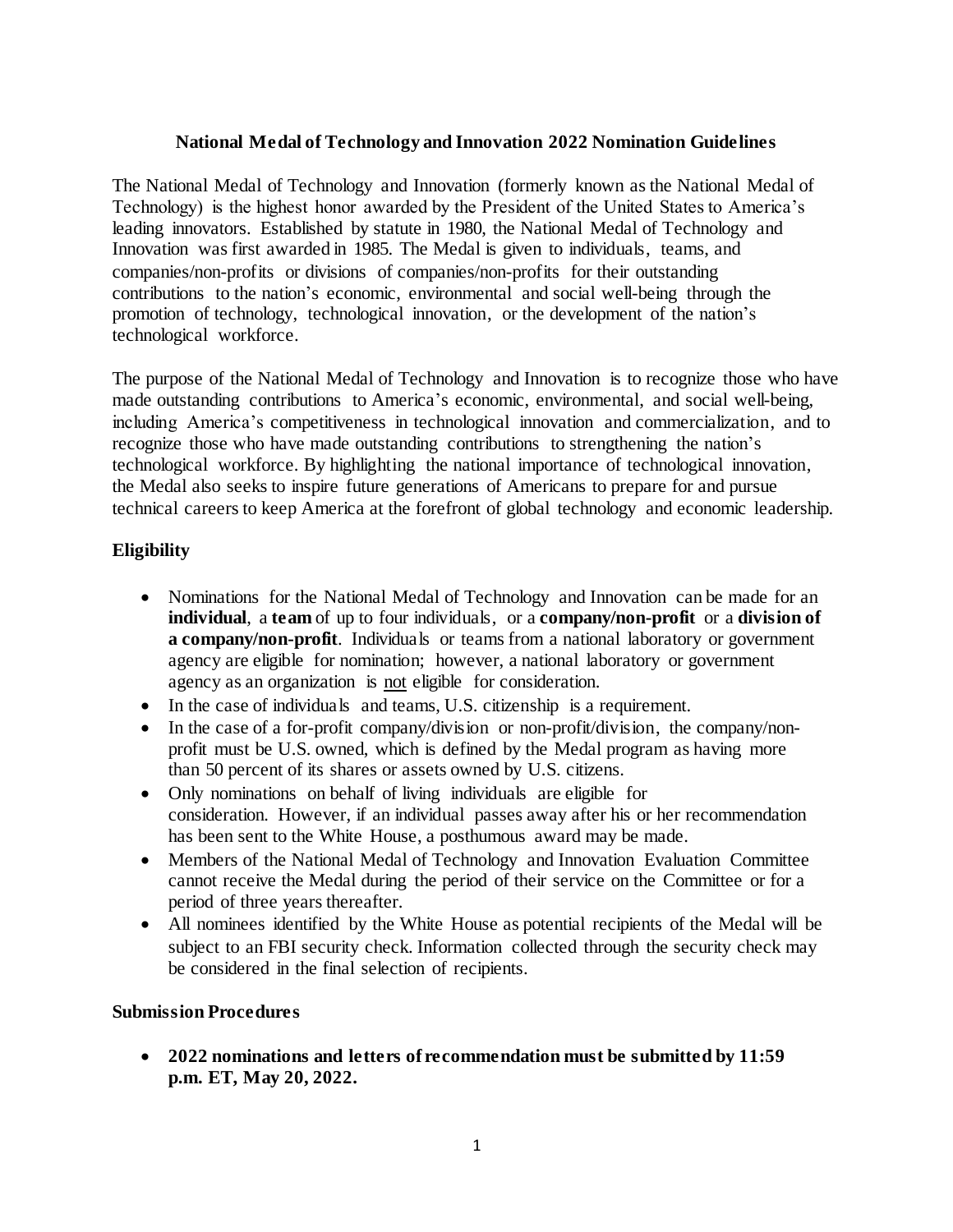- Nomination files should be submitted online through the nomination portal. Specific nomination instructions and requirements are available on [www.uspto.gov/nmti.](http://www.uspto.gov/nmti)
- Nominations of candidates from traditionally underrepresented groups are encouraged.
- The National Medal of Technology and Innovation cannot be awarded for the same work that was previously recognized by the National Medal of Science. Nominations for previous winners of the National Medal of Science must clearly differentiate the work that distinguishes this nomination from the work that was the basis for the earlier award.
- The National Medal of Technology and Innovation cannot be awarded to a company/non-profit or a division of a company/non-profit for the same work for which individuals within the organization have already been awarded the National Medal of Technology and Innovation. Nominations for organizations that have previously won the National Medal of Technology and Innovation must clearly differentiate the work that distinguishes this nomination from the work that was the basis for the earlier award.
- The nomination should include a maximum of six letters of recommendation or support from individuals who have first-hand knowledge and understanding of the cited achievement(s).
	- o Successful nominations typically have 3-6 quality letters of recommendation from different experts. See the sample letter on [www.uspto.gov/nmti.](http://www.uspto.gov/nmti)
	- o Each letter should be labeled with the last name of the nominee, underscore, first name, underscore, the word "rec" and the last name of the person writing the support letter (*Doe\_Jane\_recSmith)*.
	- o Letter writers will upload their signed nomination letters as a PDF file to the nomination form prior to the deadline.
- Contact information for those sending letters of recommendation should be included on the nomination form.
- Once submitted, nominations starting in 2019 remain active for three years, including the year of nomination and the subsequent two nomination years. After that period, nominators must submit a new nomination in order to be considered for selection. In unusual circumstances, the Nomination and Evaluation Committee may extend the eligibility period for a specific nomination.
- All material submitted will be retained in the nominee's file in the National Medal of Technology and Innovation office for Committee review.

You will receive an automatic email to confirm that you have successfully submitted your nomination. In the event of difficulty, please contact the National Medal of Technology and Innovation staff at [nmti@uspto.gov](mailto:nmti@uspto.gov) or (571) 272-8514.

#### **Evaluation Criteria**

The President of the United States awards the National Medal of Technology and Innovation to individuals, teams, and companies/non-profits, or divisions of companies/non-profits deserving of special recognition by way of their outstanding contributions to the economic, environmental,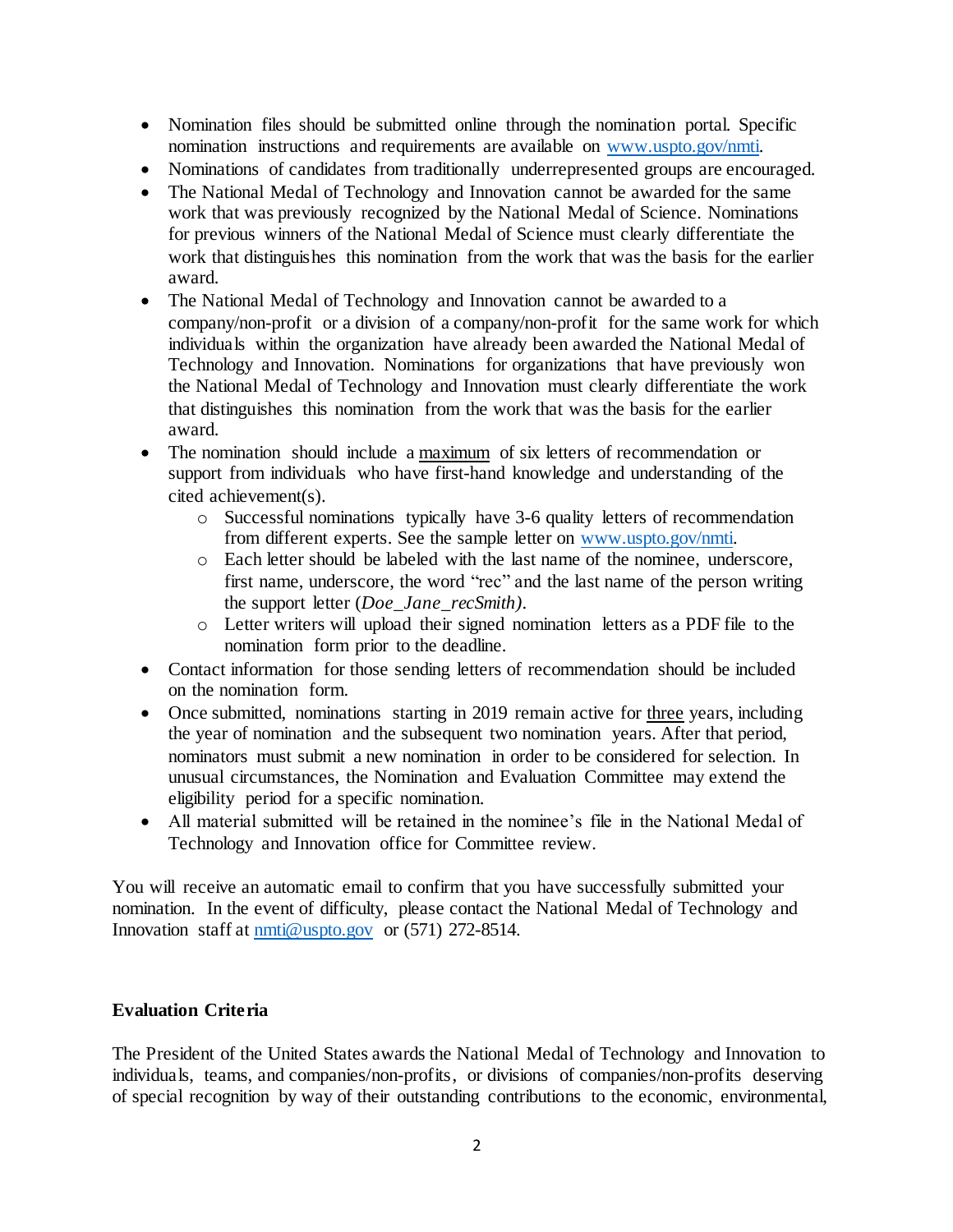and social well-being of the United States through the development and commercialization of technology products, processes and concepts; technological innovation; or through the development of the nation's technological manpower (workforce).

Under the law establishing the National Medal of Technology and Innovation, the Medal may be awarded for technological innovation and commercialization and the development of the technological workforce as they impact three specific areas:

- contributions to the economic well-being of the United States;
- contributions to the environmental well-being of the United States; and
- contributions to the social well-being of the United States.

Each nomination for the National Medal of Technology and Innovation is evaluated for outstanding contribution to: the promotion of technology; technological innovation; or the development of technological workforce in these three areas based on one of three tailored sets of criteria:

1. criteria for individual and team nominations for the promotion of technology, or for technological innovation, which can include products, processes, and concepts;

2. criteria for company/non-profit and division of company/non-profit nominations for the promotion of technology, or for technological innovation, which can include products, processes, and concepts; or

3. criteria for individual, team, and company/non-profit or division of company/nonprofit nominations for the promotion of technological workforce.

Nominations should provide detailed information on the nominee's contributions in terms of the applicable criteria articulated below:

# **A. Nomination for Individual or Team for the Promotion of Technology or for Technological Innovation**

An individual or team nomination for the promotion of technology, or for technological innovation, is evaluated for the individual's or team's contributions to the improvement of the economic, environmental, and social well-being of the United States, and for the challenges faced and overcome.

**Economic contributions** considered, but not limited to, include: importance and breadth of penetration of the technology, process or concept, including the number of industries/sectors benefited and the depth of influence in one or more industries/sectors; revenues; U.S. exports; U.S. job creation/wages; contribution to U.S. economic growth, productivity, and competitiveness; importance of patents, copyrights, and other intellectual property; and business formation.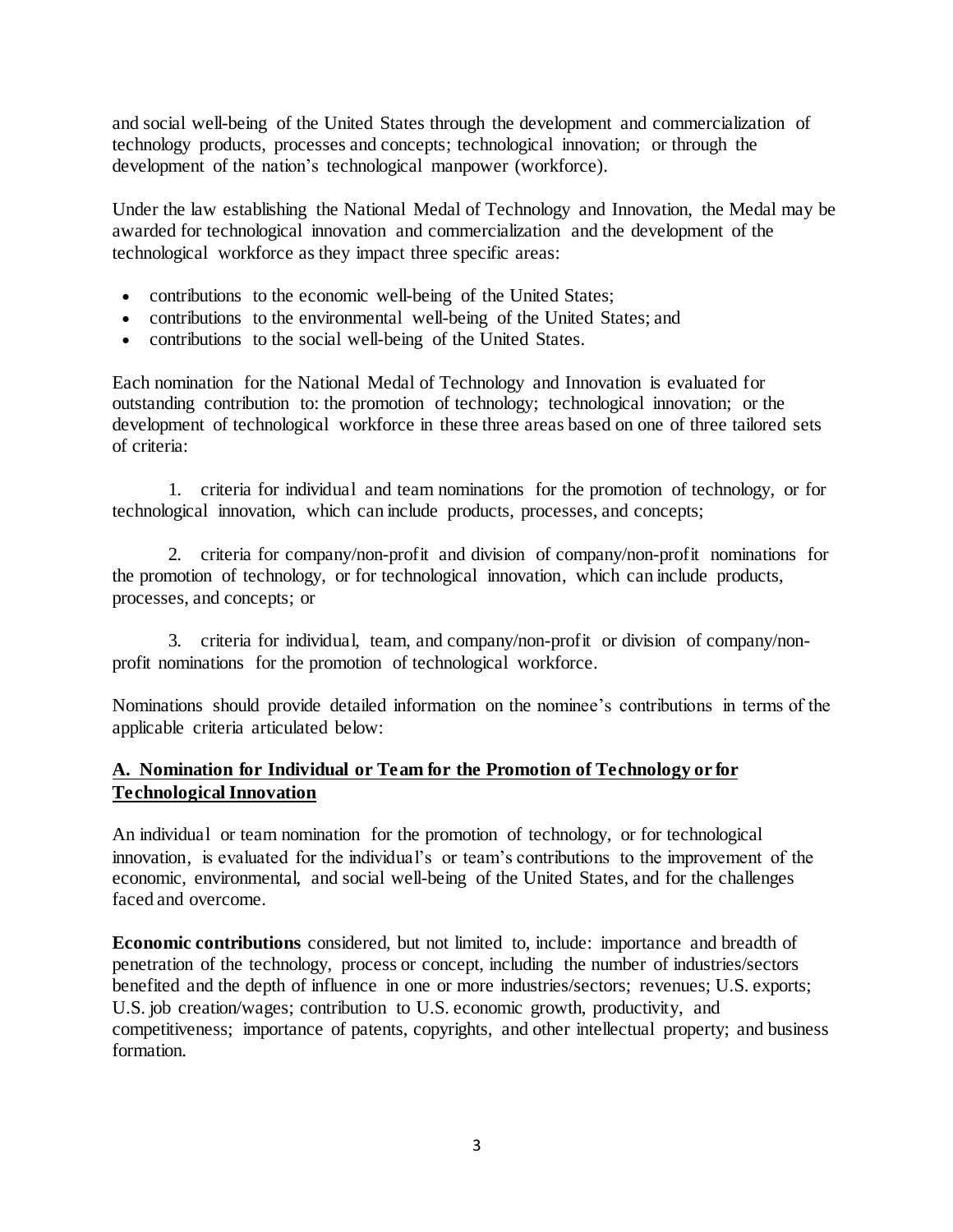**Environmental contributions** considered, but not limited to, include: environmental stewardship; reduction/remediation/prevention of pollution (air, bodies of water, soil, drinking water, noise); conservation; recycling and waste reduction; global climate change; biodiversity; and sustainable development.

**Contributions to social well-being** considered, but not limited to, include: U.S. global prestige and leadership; human health; safety and security (personal, homeland, and defense); education, training, and enlightenment; communication and social cohesiveness; personal productivity and life management; enhanced human performance; greater personal time and leisure activities; and economic opportunity.

In addition to the contributions to the nation's well-being, a nomination may be evaluated in terms of the **challenges – technological, commercial, competitive, societal, and time – faced and overcome**, including, but not limited to: the vision that was created; development and execution of a plan, including degree of vision, persistence, risk-taking, and barriers overcome; evidence of outstanding achievement and/or entrepreneurial, organizational, or managerial skills demonstrated relevant to the achievement; degree of technical challenge; degree of commercialization challenge; and technical novelty.

# **B. Nomination for Company/Non-Profit or Division of Company/Non-Profit for the Promotion of Technology or for Technological Innovation**

A nomination of a company/non-profit or a division of a company/non-profit for the promotion of technology, or for technological innovation, is evaluated for the organization's or division's contribution to the improvement of the economic, environmental, and social well-being of the United States, and for the challenges faced and overcome.

**Economic contributions** considered, but not limited to, include: importance and breadth of penetration of the technology, process or concept, including the number of industries/sectors benefited and the depth of influence in one or more industries/sectors; revenues; U.S. exports; U.S. job creation/wages; contribution to U.S. economic growth, productivity, and competitiveness; importance of patents, copyrights, and other intellectual property; and business formation.

**Environmental contributions** considered, but not limited to, include: environmental stewardship; reduction/remediation/prevention of pollution (air, bodies of water, soil, drinking water, noise); conservation; recycling and waste reduction; global climate change; biodiversity; and sustainable development.

**Contributions to social well-being** considered, but not limited to, include: U.S. global prestige and leadership; human health; safety and security (personal, homeland, and defense); education, training, and enlightenment; communication and social cohesiveness; personal productivity and life management; enhanced human performance; greater personal time and leisure activities; and economic opportunity.